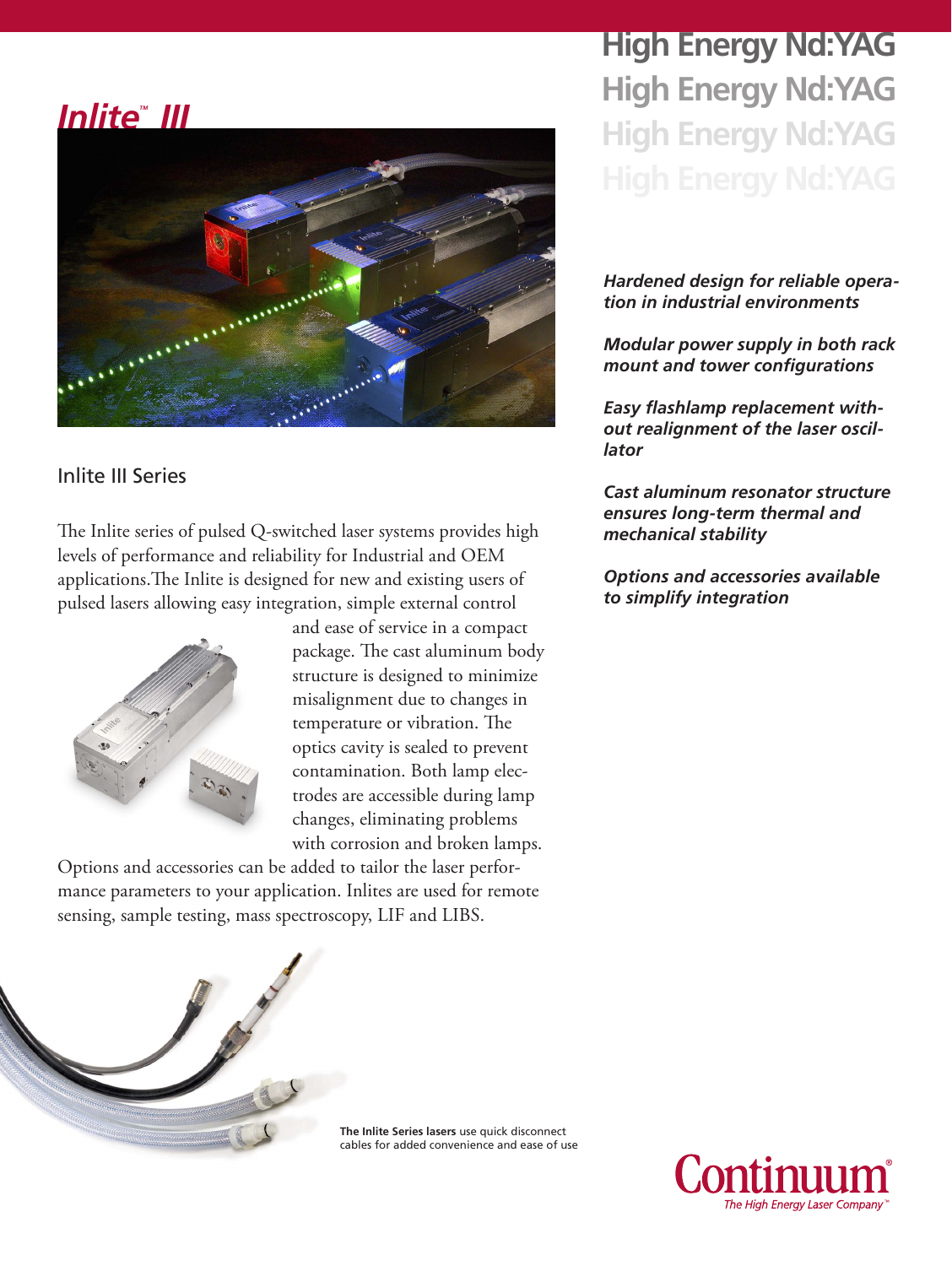# *Inlite III Specifications*

| <b>Description</b>                        | Inlite III-10  | Inlite III-20  | Inlite III-30  |
|-------------------------------------------|----------------|----------------|----------------|
| <b>Repetition Rate (Hz)</b>               | $1 - 10$       | 20             | 30             |
| Energy (mJ)                               |                |                |                |
| 1064 nm                                   | 450            | 450            | 400            |
| 532 nm                                    | 200            | 200            | 180            |
| 355 nm                                    | 65             | 65             | 55             |
| 266 nm                                    | 45             | 45             | 35             |
| Pulsewidth <sup>1</sup> (nsec)            |                |                |                |
| 1064 nm                                   | $6-8$          | $6-8$          | $6-8$          |
| 532 nm                                    | $6-8$          | $6-8$          | $6-8$          |
| 355 nm                                    | $5 - 7$        | $5 - 7$        | $5 - 7$        |
| 266 nm                                    | $5 - 7$        | $5-7$          | $5 - 7$        |
| Linewidth (cm-1)                          | 1              | $\mathbf{1}$   | $\mathbf{1}$   |
| Divergence <sup>2</sup> (mrad)            | < 1.5          | < 1.5          | < 1.5          |
| Beam Diameter <sup>3</sup> (mm)           | $\overline{7}$ | $\overline{7}$ | $\overline{7}$ |
| Jitter <sup>4</sup> ( $\pm$ ns)           | <1             | $\leq$ 1       | <1             |
| Energy Stability <sup>4</sup> ( $\pm\%$ ) |                |                |                |
| 1064 nm                                   | 2.0;0.6        | 2.0;0.6        | 2.0;0.6        |
| 532 nm                                    | 4.0; 1.3       | 4.0; 1.3       | 4.0; 1.3       |
| 355 nm                                    | 6.0; 2.0       | 6.0; 2.0       | 6.0;2.0        |
| 266 nm                                    | 8.0;2.7        | 8.0;2.7        | 8.0;2.7        |
| Polarization                              |                |                |                |
| 1064 nm                                   | Horizontal     | Horizontal     | Horizontal     |
| 532 nm                                    | Vertical       | Vertical       | Vertical       |
| 355 nm                                    | Horizontal     | Horizontal     | Horizontal     |
| 266 nm                                    | Horizontal     | Horizontal     | Horizontal     |



Notes

1. Full width half max

2. Full angle for 86% (1/e2 ) of energy

3. At the output coupler

4. With respect to external trigger

5. The first value represents shot-to-shot for 3 sigma of pulses, the second value repre sents RMS

All specifications at 1064 nm unless otherwise noted. As a part of our continuous improvement program, all specifications are subject to change without notice.

### **Accessories**

- Harmonics modules for 532, 355, or 266 nm output
- Dichroic beam separation module
- Internal pyro-electric power detectors for IR, harmonics
- External pyro-electric power detector for system loop

• Automated continuously variable attenuator, optical losses reduce energy specifications by 15% except the 30 Hz model, which is 25%.